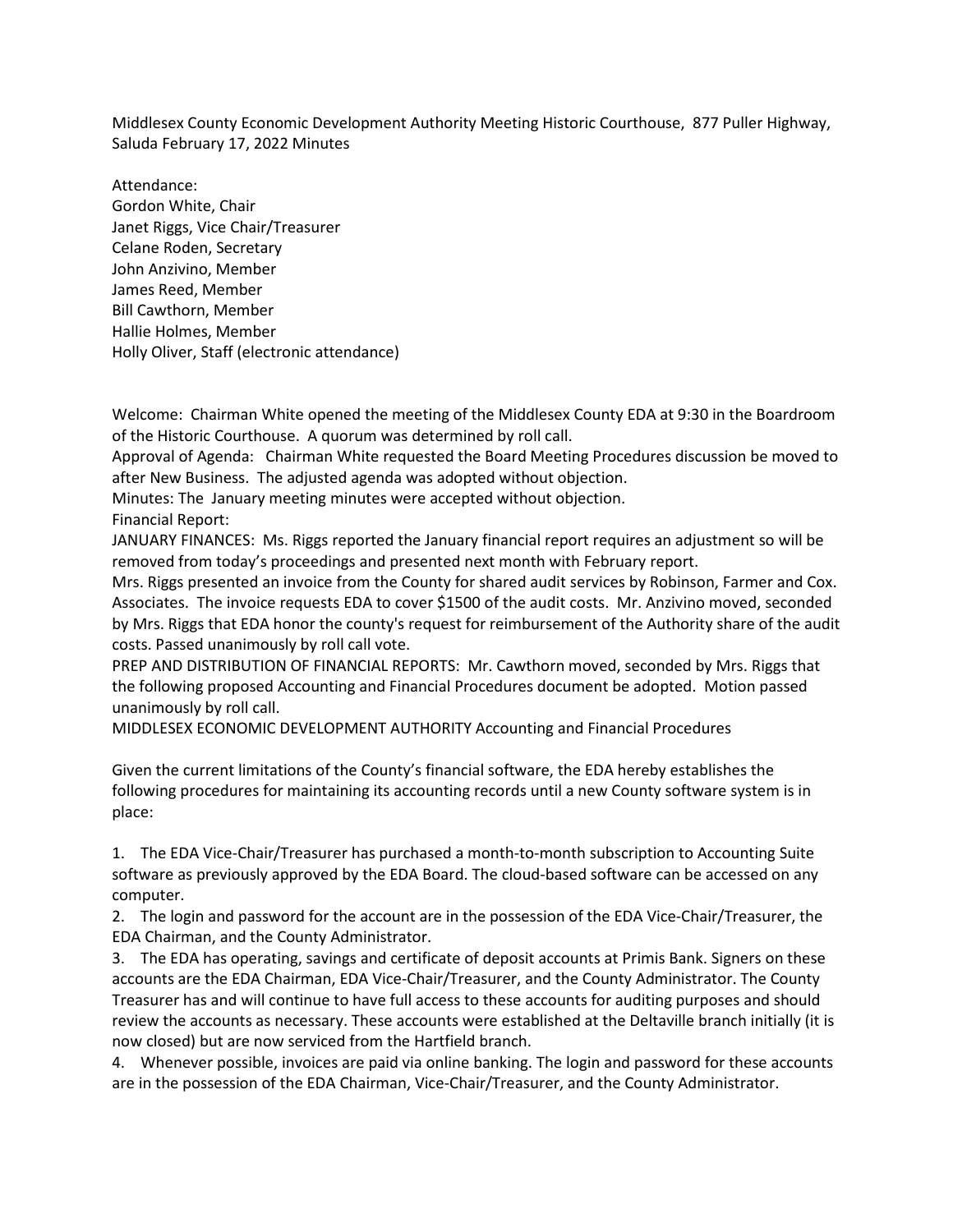5. Copies of invoices as well as other EDA related documents are stored in the cloud from the EDA Vice-Chair/Treasurer's personal computer. In the event of her demise or incapacity her personal representative can provide copies of these documents upon request. There is also a checkbook in the possession of the EDA Vice-Chair/Treasurer which can be retrieved from her personal representative as noted above.

6. The EDA's accounting records will continue to be a part of the County-wide annual audit.

PROPOSED EDA BUDGET FOR 2022-23 - Mrs. Riggs presented a fiscal year budget balanced with Revenue and Expense totals of 215,242.77. Mr.

Anzivino moved the budget as presented be adopted, seconded by Mrs.

Riggs. The motion passed unanimously by roll call vote.

NEW BUSINESS: Community Member Conversations on County Tourism Needs Susan Cockrell, VRR Organization and Operation and ARPA Recommendations Ms. Cockrell presented an overview of the immensity of marketing work of the organization with its partners, Lancaster County, Middlesex County, Lancaster, Urbanna, Irvington and White Stone. Middlesex (\$205,500) and Lancaster (\$200,000) are the largest contributors to the partnership. Ms. Cockrell presented the multiple strategies for showcasing the area and all it has to offer, the audiences they reach and media tools used for outreach. Most of their work is through various forms of social media with targeted campaigns. The VRR handout is included as an addendum to these minutes.

Ms. Cockrell suggested EDA make use of the platforms already in place for social media outreach for any digital marketing the County chooses as a part of their ARPA Grant activities.

Marilyn South, Museums of Middlesex

Museum Needs and ARPA Grant Recommendations Mrs. South reported the Middlesex Museum has recently hired museum curator professional Holly Horton on a part time basis. Ms. Horton is well known for her skills from previous years of work with the museum. David Moran is a researcher for the Deltaville Maritime Museum. These are two invaluable resources for telling the Middlesex County history stories, but they are underutilized due to funding restraints. Mrs.

South suggested/requested funding from the ARPA grant be directed to MOM to allow them to expand their work. She emphasized the importance of using VRR to enhance this expansion. Mr. White asked Mrs. South to return next month with a formal request.

Bryan Miller, County Marinas Rep

Marina Needs/ARPA Grant Recommendations

Bryan Miller, Deltaville boatbuilder with close to 100 year family history in the county spoke on behalf of the marine industry in the county. He offered suggestions for supporting and expanding the local industry that is an economic backbone in the county. He suggested the top need is a sufficiently trained labor force and offered the importance of working with local school program as a start. He asked the EDA to join them in exploring the possibility of creating a Marine Industrial Park in Deltaville to provide supports, including trained workers, to the various businesses in the county marine business community. Mr. Anzivino discussed his visit to the Jarrett Bay, a 175 acre Marine Industrial Park in Morehead City and invited Authority members to do online research on this site as a possible model or information source for such an endeavor. Mr. Miller also pointed to a second such park in Anacortes, WA. Chairman White asked Mr. Anzivino and Mr. Reed to work with. Mr. Miller to explore possible role for the EDA and report back with suggestions. Mrs. Roden suggested this would be a large and important undertaking for the county, with the process providing rich PR/storytelling possibilities, worthy of documentation.

OLD BUSINESS: Procedures for Preparation and Distribution of Board Meeting Materials Mrs. Riggs presented the following procedures document for review and adoption. Mrs. Roden moved, seconded